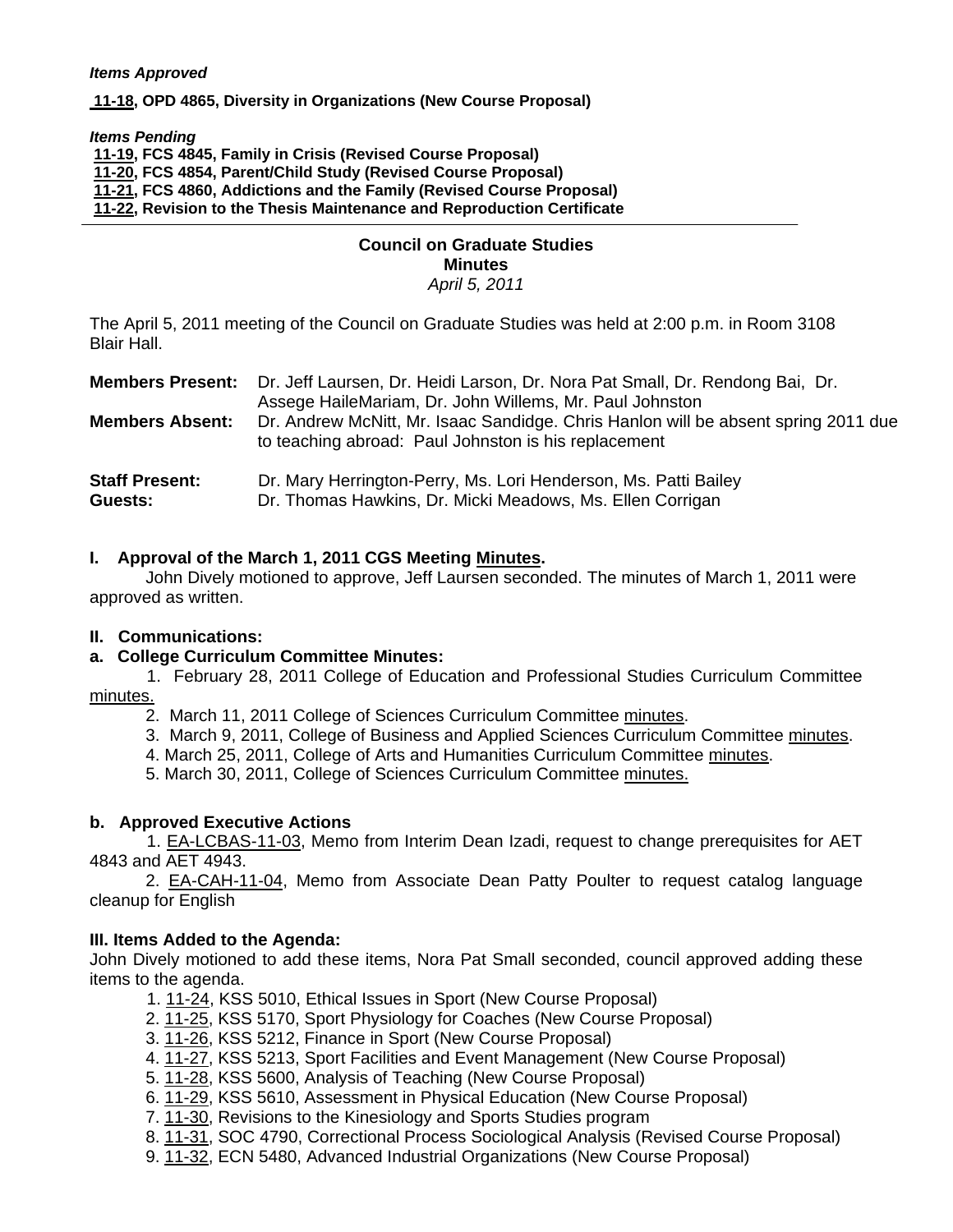### **IV. Items Acted Upon**

Thomas Hawkins presented the proposal. Council voted unanimously to approve.

 1[. 11-18, O](http://castle.eiu.edu/~eiucgs/currentagendaitems/agenda11-18.pdf)PD 4865, Diversity in Organizations (New Course Proposal) **OPD 4865. Diversity in Organizations (3-0-3)** The study of the differences between employees' cultural values and how these differences affect the work environment. This course will help in developing potential skills to analyze and improve an organization's performance in managing diversity. Prerequisites: None.

Effective: Fall 2011.

Micki Meadows presented. Council requested that the graduate learning objectives be revised and clarified and they will reconsider these agenda items at that time.

. 2. [11-19,](http://castle.eiu.edu/~eiucgs/currentagendaitems/agenda11-19.pdf) FCS 4845, Family in Crisis (Revised Course Proposal)

3. [11-20,](http://castle.eiu.edu/~eiucgs/currentagendaitems/agenda11-20.pdf) FCS 4854, Parent/Child Study (Revised Course Proposal)

4. [11-21, F](http://castle.eiu.edu/~eiucgs/currentagendaitems/agenda11-21.pdf)CS 4860, Addictions and the Family (Revised Course Proposal)

 Ellen Corrigan presented. Council requested language clarification on the option to defer reproduction of theses and to address whether the deferment is temporary or permanent before issuing a vote on this item.

[5. 11-22, R](http://castle.eiu.edu/~eiucgs/currentagendaitems/agenda11-22.pdf)evision to the Thesis Maintenance and Reproduction Certificate

#### **V. Committee Reports:**

Textbook Advisory- John Willems Library Advisory- Paul Johnston Academic Technology (ATAC)- Isaac Sandidge Enrollment Management- Dean Augustine Honorary Degree- John Dively GSAC- Bill Elliott (Tina Veale will remain as faculty adviser) Council on Assessment of Student Learning- Nora Pat Small Enrollment Quality and Diversity Board- Assege HaileMariam

# **VII. Other Items**

Nora Pat Small presented on learning goals and assessment data.

Supporting web sites and documents for this presentation can be found here:

[http://www.eiu.edu/~assess/grad\\_assessment\\_reportAY10.pdf](http://www.eiu.edu/~assess/grad_assessment_reportAY10.pdf)

 [http://www.eiu.edu/~assess/undergrad\\_assessment\\_reportAY10.pdf \(](http://www.eiu.edu/~assess/undergrad_assessment_reportAY10.pdf)not essential but interesting for comparative value)

 [Speaking exec 2010](http://castle.eiu.edu/~eiucgs/currentagendaitems/Speakingexec2010.pdf) [CT exe summary 2010](http://castle.eiu.edu/~eiucgs/currentagendaitems/CTexesummary2010.pdf) [EWP executive summary AY10](http://castle.eiu.edu/~eiucgs/currentagendaitems/EWPexecsummAY10.pdf) [Global Citizenship 2010 Exec Sum II](http://castle.eiu.edu/~eiucgs/currentagendaitems/GlobalCitizenship2010.pdf)

**VIII. Dean's Report:** 

 $\mathcal{L}$ 

2